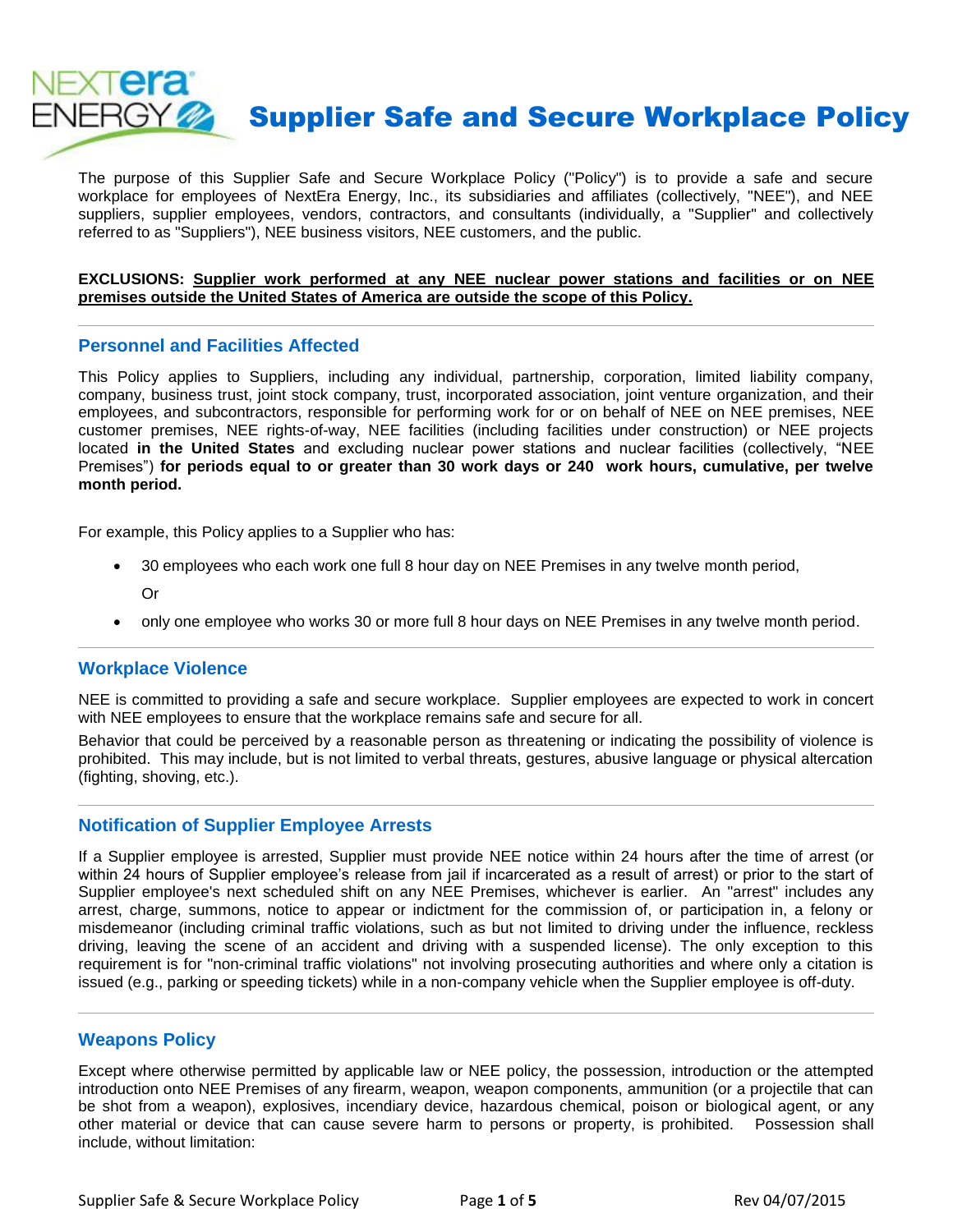- On the Supplier's person
- In the Supplier's belongings
- In the Supplier's locker or work station
- Any other location on NEE Premises where the Supplier can access the prohibited item

For the purposes of this section NEE Premises shall include, without limitation:

- Any Company facility or work area
- Any Company owned or leased vehicle at any time, or
- A Supplier's personal vehicle while engaged in NEE business or activities unless otherwise authorized by state law.

It is the responsibility of each Supplier entering NEE Premises to ensure that prior to such entry, they are not carrying any of the aforementioned prohibited items. The possession, introduction or attempted introduction of the above mentioned prohibited items onto NEE Premises shall constitute a violation of this Policy and shall subject the Supplier to sanctions up to and including termination of the contract.

## **Controlled Substance and Alcohol Abuse**

All Supplier employees must be fit-for-duty and report to work able to perform their duties safely. Any use or possession of any federally illegal drug or of a controlled substance without a valid prescription and/or the misuse of any prescription or over-the-counter medication by any Supplier employee shall constitute a violation of this Policy.

Any Supplier employee who is consuming or is under the influence of any alcoholic beverage while on NEE Premises shall be in violation of this Policy. Any of the above acts by supplier employees is an unsafe work practice which creates an increased risk to Supplier employee safety and the safety of others.

Additionally, Supplier employees may not unlawfully manufacture, sell, distribute, dispense, possess or use any controlled substance on NEE Premises. Please be advised that marijuana is considered an illegal controlled substance under federal law and is a prohibited controlled substance on NEE Premises.

## **Supplier Screening Obligations**

This Policy does not automatically preclude anyone from working on NEE Premises based on a prior criminal record. However, it is the intent of NEE to maintain a safe and secure workplace for its employees, Suppliers, customers and the public. It shall be the duty of each Supplier to ensure that Supplier employees assigned to perform work on NEE Premises are drug free and do not demonstrate a propensity for illegal and/or violent behavior.

Upon start of assignment and on an ongoing basis, the Supplier also must comply with continuing obligations related to controlled substances and alcohol abuse and workplace violence.

## **Retention & Access to Supplier Records**

Upon request, Supplier shall provide NEE or its designee timely access to those Supplier records necessary to ensure compliance with the requirements of this Policy. NEE or its designee may perform audits of Supplier's records, including but not limited to, Supplier employee screening records and all supporting documents concerning the eligibility of those Supplier employees performing work for NEE. These records must be maintained for the duration of the contract between NEE and Supplier plus two years. NEE's direct costs and the cost for any contracted audit services will be at the expense of NEE.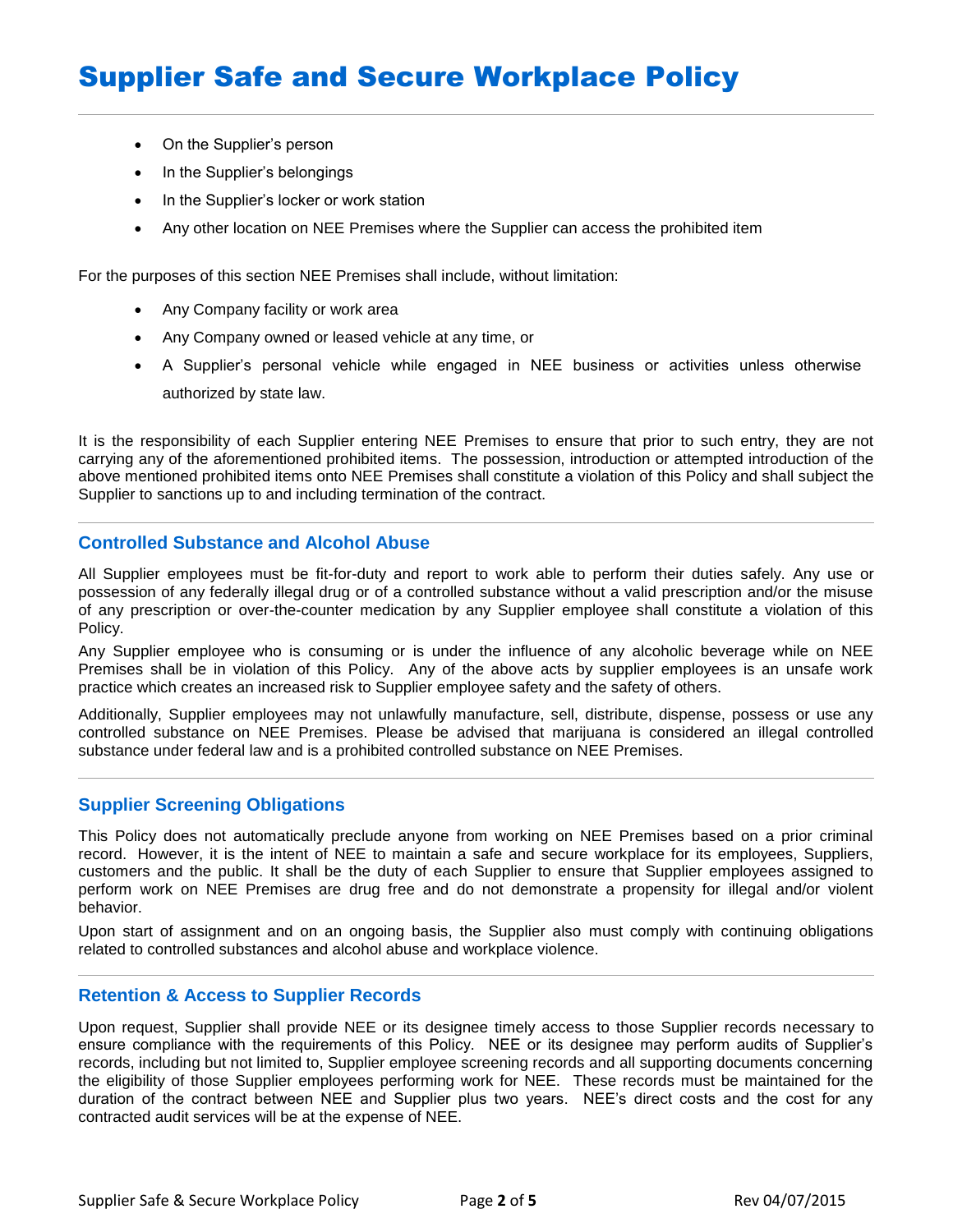## **Pre-assignment Screening**

Prior to assignment of any Supplier employee to NEE Premises, and unless otherwise prohibited by state law, Suppliers shall conduct a detailed pre-assignment screening to include, at a minimum, the following:

#### Criminal Records Check:

No earlier than one-hundred eighty (180) days prior to start of assignment, Criminal records checked for criminal activity within:

- the state where NEE Premises are located or work is to be performed and
- other states in which the Supplier employee either resided or was employed within the preceding 7 years.

Supplier employees are not eligible to work on NEE Premises if the Criminal Records Check reveals a conviction or series of convictions, (to include pre-trial intervention, pleas of guilty, and nolo contendere), regardless of whether adjudication has been withheld, which display a propensity for violence, untrustworthiness or unreliability or which may be otherwise related to the work to which the Supplier employee is to be assigned.

In assessing whether a Supplier employee's criminal record displays a propensity for violence, untrustworthiness or unreliability or which is otherwise related to the work, the Supplier must consider (1) the nature and gravity of the conviction and underlying behavior; (2) the time that has passed since the conviction or completion of the sentence; (3) any evidenced recidivism and (4) the nature of the work to be performed by the Supplier employee for NEE.

#### Drug Testing

Supplier must perform pre-assignment drug testing no earlier than ninety (90) days prior to start of assignment on all Supplier employees assigned to work on NEE Premises. Except as otherwise prohibited by law, the drug test required under this Policy will test for the presence of the following substances:

- Marijuana
- Cocaine
- Opiates
- Amphetamines, and
- Phencyclidine.

A positive test result for any federally illegal controlled substances or controlled substances not lawfully prescribed or for misuse of a lawfully prescribed controlled substance shall result in the denial of access of the Supplier employee to NEE Premises.

#### Driving Record Check (If Applicable)

No earlier than one-hundred eighty (180) days prior to start of assignment, driving records must be checked for those jobs which require driving as part of the/work. A valid driver's license with no restrictions must be held by a Supplier employee (restrictions do not include any physical limitations) for any position requiring a driver's license. The results must demonstrate the following:

- No alcohol/drug-related driving offenses in the last 3 years.
- The license is not currently suspended or restricted as to hours of driving or reason for driving (i.e., for work purposes only).
- No more than two driving related violations in the past 24 months.

Supplier employees not meeting the required results set forth in this pre-assignment screening will not be allowed to perform work on NEE Premises. During the contract term, NEE reserves the right to revise the requirements for Supplier Employee pre-assignment screening applicable to Supplier. Any such revisions will be provided to the Supplier in writing. The Supplier may choose to accept the revisions or not accept the revisions and terminate the existing contract.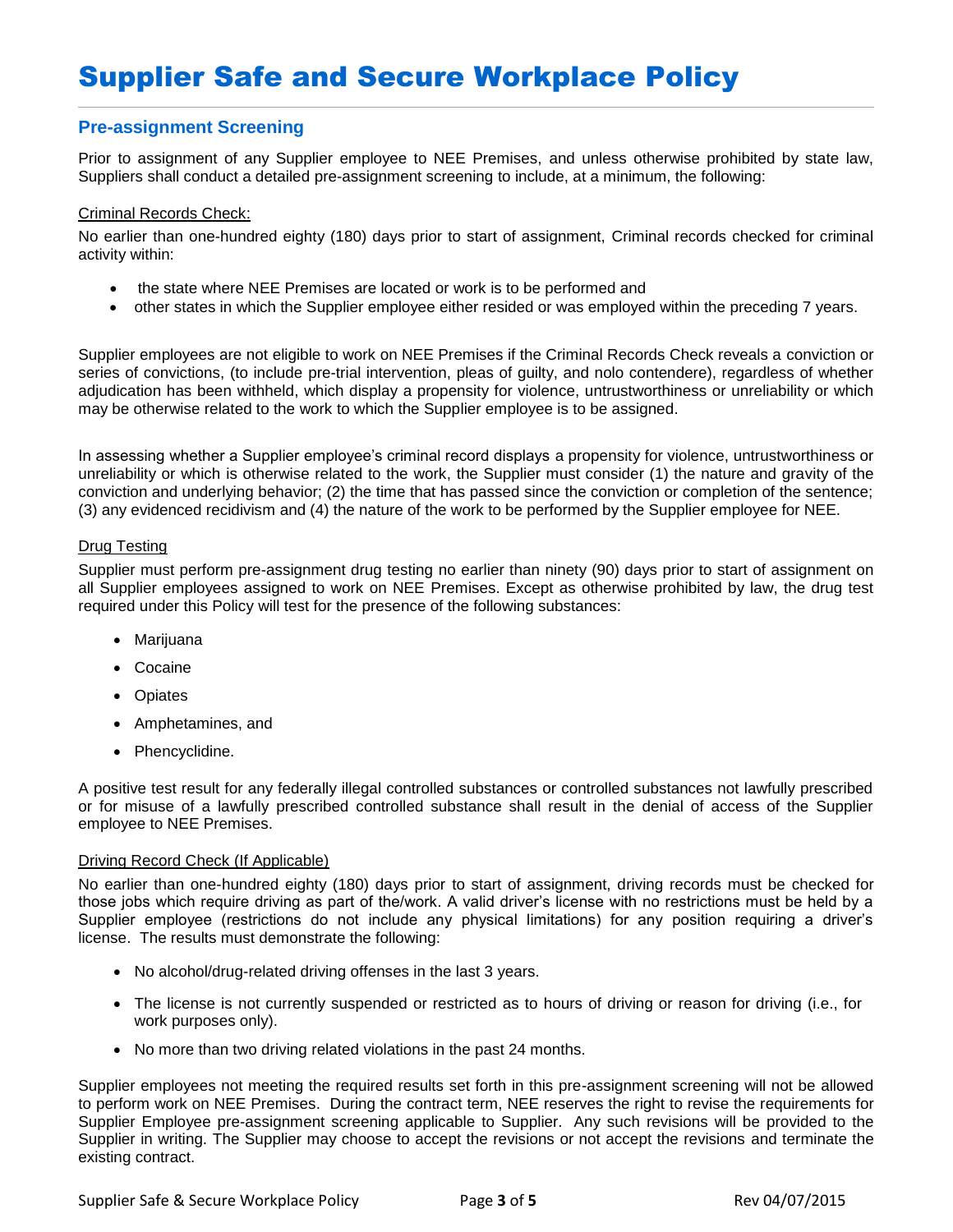# Supplier Safe and Secure Workplace Policy

#### Pre-Assignment Screening for Supplier Employee with a Break in Provision of Services to NEE

If a Supplier employee previously provided services to NEE and was subject to the above pre-screening requirements, and the Supplier employee has had a break in the provision of services to NEE (of 1 day or greater), then the following applies to pre-screening criminal records, driving records, and drug requirements:

Criminal Records Check and Driving Record Check (If Applicable):

- If the date of the completed Criminal Records Check and Driving Record Check (if applicable) for a Supplier employee is less than six months (or  $<$  180 days) prior to the start of the new assignment, the Supplier will not be required to complete another Criminal Records and/or Driving Record Check for that Supplier employee. If the date of completion of the Criminal Records Check or Driving Record Check (if applicable) is more than six months (or > 180 days), a new Criminal Record Check and/or Driving Record Check is required.
- Note: If new assignment will require the Supplier employee to operate a vehicle in the course of that individual's job responsibilities and the previous assignment did not, a Driving Record Check must be performed.

#### Drug Screen:

If the date of the completed Drug Screen is less than three months (or <90 days) prior to the start of the Supplier employee's new assignment, then the Supplier will not be required to complete another Drug Screen for that Supplier employee. If the date of completion is more than three months (or >90 days), a new Drug Screen is required.

## **Ongoing Screening Requirements: Controlled Substances and Alcohol Abuse**

In addition to the requirements set forth herein, all Suppliers shall comply with all applicable state and/or federal laws regarding drug and alcohol testing of their employees that are assigned to NEE Premises. All testing performed pursuant to this Policy shall be at the drug and blood alcohol rates specified in the Omnibus Transportation Employee Testing Act of 1991.

#### Ongoing Testing

All Suppliers must have in place a controlled substance and alcohol abuse policy.

Except as otherwise prohibited by applicable law, such policy must include a provision to test Supplier employees, on a random basis, at a rate of not less than twenty-five percent (25%) per year for Supplier employees. . Except as otherwise prohibited by law, Supplier must also perform "post-accident" and/or "reasonable suspicion" controlled substances and alcohol testing for those Supplier employees on NEE Premises.

No Supplier employee required to take a post-accident alcohol test under this Policy shall use alcohol for eight (8) hours following the accident or until he/she undergoes a post-accident alcohol test, whichever occurs first. Supplier shall immediately notify NEE (both verbally and in writing) of any accidents involving or caused by Supplier employees or subcontractors on NEE Premises.

Supplier employees will not be allowed access to NEE Premises until alcohol and drug tests are confirmed negative.

For those Supplier employees who are subject to federal drug and alcohol testing requirements, including Supplier employees required to hold a Commercial Driver's License, Supplier will test for controlled substances and alcohol according to mandated requirements and at the applicable federally mandated random testing rates.

Supplier employees will be denied access to or immediately removed from NEE Premises for:

- 1. possession or use of a controlled substance without a valid prescription
- 2. unlawful distribution or sale of controlled substances at any time on or off the job
- 3. positive test result for controlled substances without a valid prescription or alcohol
- 4. being under the influence of a controlled substance or alcohol, or
- 5. refusal to test for controlled substances or alcohol.